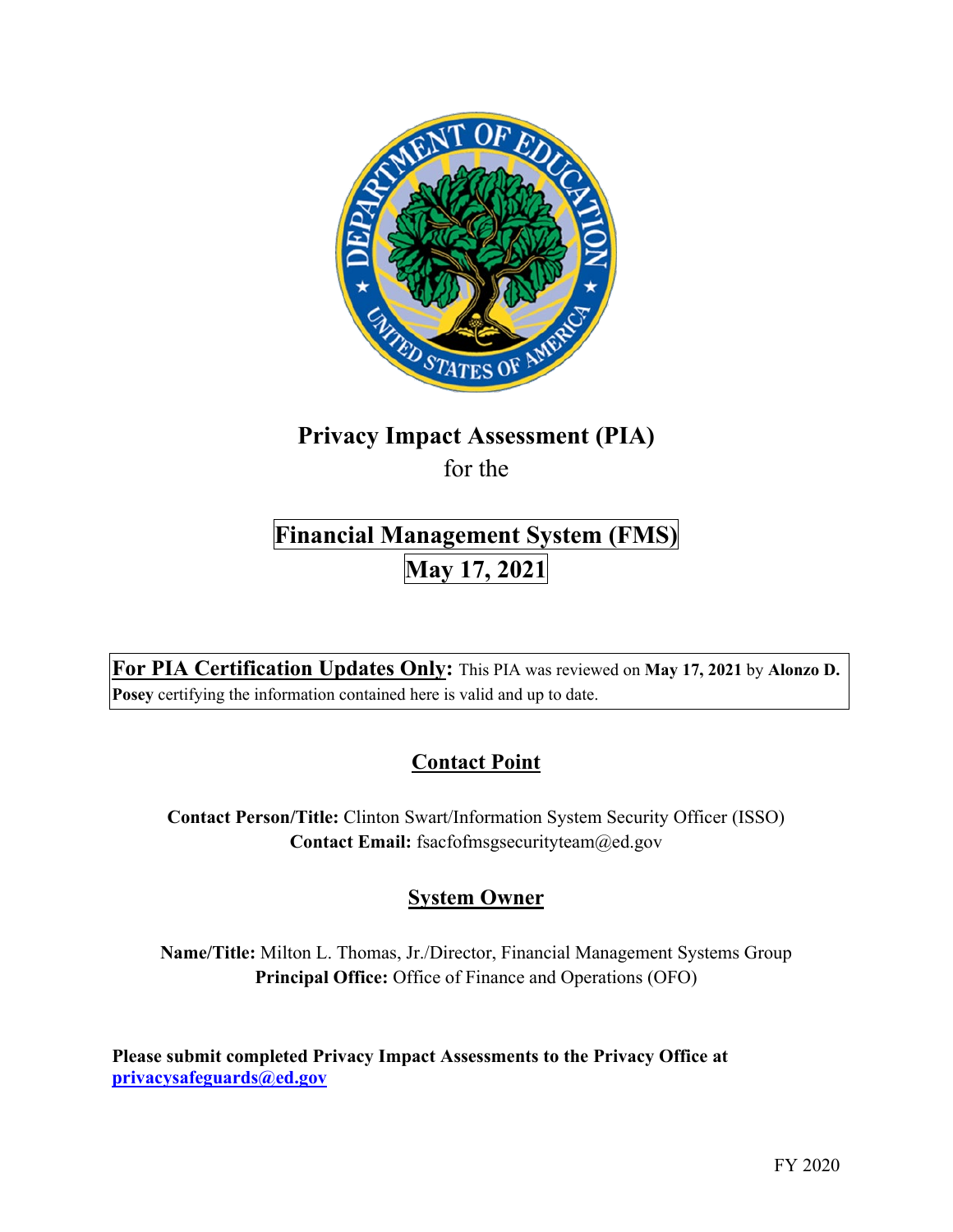*Please complete this Privacy Impact Assessment (PIA) on how personally identifiable information (PII) is collected, stored, protected, shared, and managed electronically by your system. You may wish to consult with your ISSO in completing this document. If a question does not apply to your system, please answer with N/A.* 

#### **1. Introduction**

or purpose for the system. **1.1.** Describe the system including the name, acronym, and a brief description of the program

 receivable (AR) across multiple Federal Student Aid (FSA) program areas. FMS is the single point of financial information by lender, servicer, and school institution, institution across all FSA programs. The Financial Management System (FMS) is a fully integrated financial management system that uses Oracle Federal Financials to incorporate full financial business functionality, including general ledger (GL), accounts payable (AP), and accounts integrating transactions both from the FSA feeder systems as well as from the Grants Administration and Payment System (G5). Accordingly, FMS provides consolidated data to support key management analysis and is the only source within the U.S. Department of Education (Department) to obtain a comprehensive financial picture of an

 based transactions) and FSA's partner systems managed by the Title IV Additional documents. FMS also tracks and manages the payment processing for direct loan loans. In addition, FMS supports FFEL loans through customized extensions, integrated with the Oracle sub-ledgers, processing large volumes of payments to the lender and to generate U.S. Treasury payment files and accounting transactions. Accounting Management Support System (FMSS), the core financial management system for FMS consolidates and manages all FSA program transactions from FSA's feeder systems (e.g., Federal Family Education Loan (FFEL), Direct Loan, Pell, and Campus-Servicers (TIVAS) and Not For Profit (NFP) Servicers. These systems transfer functional transactions to FMS where they are translated to the appropriate accounting originations and consolidations by G5 and processes refunds to borrowers for overpaid guarantee agency communities. It receives electronic invoices and advice of fees payable to the Department, performs complex custom validations and reasonability checks to minimize erroneous payments and processes the transactions through Oracle sub-ledgers transactions posted in FMS are, in turn, summarized and sent to the Financial external financial reporting.

 program management reporting, and to provide additional levels of system controls. However, FMS does not fulfill the central functions of a Federal Financial Management Improvement Act (FFMIA) core financial management systems. FMSS, not FMS, produces all external financial reports, such as the financial statements. In addition, FMS serves mission-critical functions as a FFEL program front-end payment system, to provide reconciliation to the FSA feeder systems, for the generation of detailed internal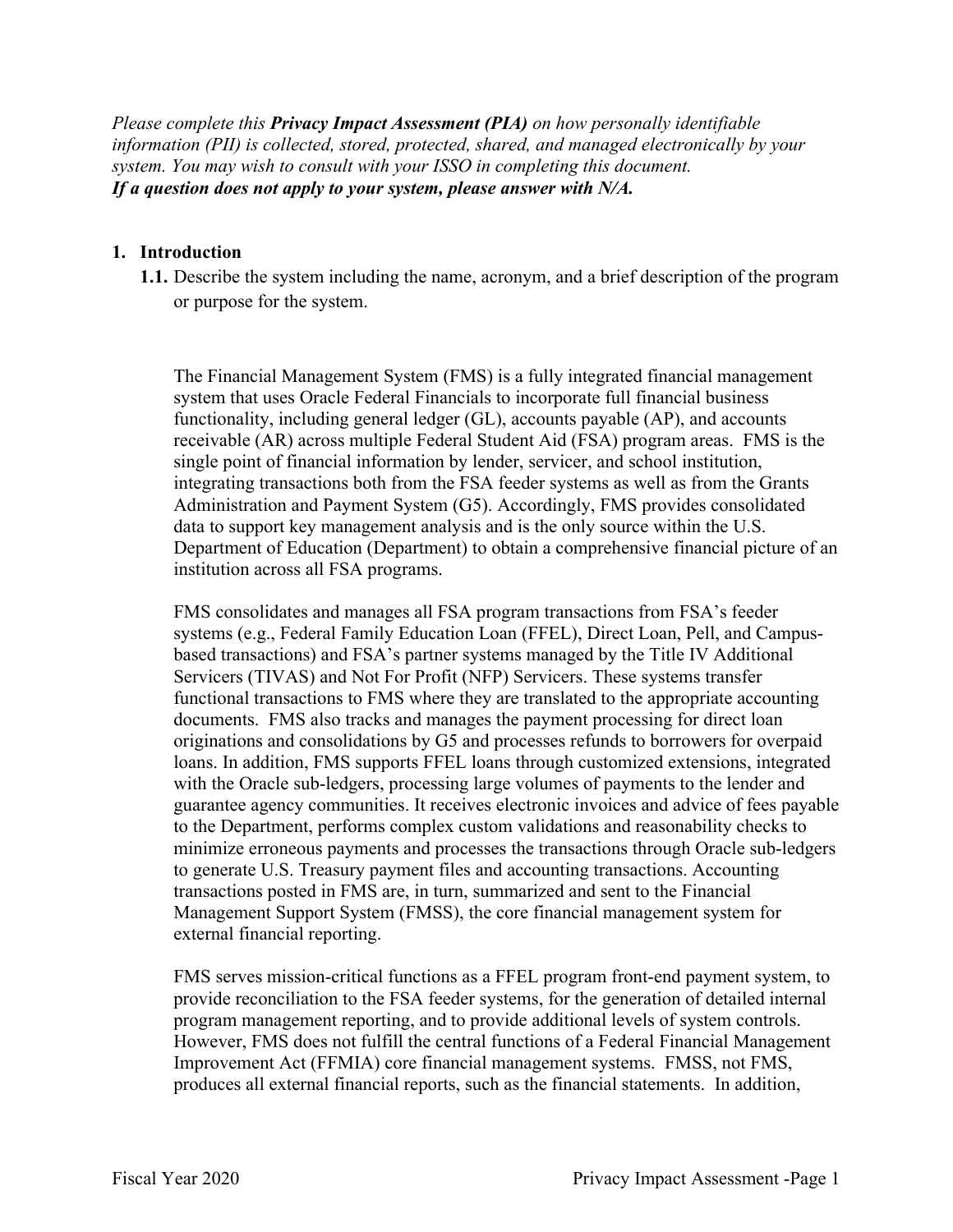FMSS serves as the source for all budget funding transactions (appropriation, apportionment, and allotment data).

For a list of trading partner systems, see question 3.1.

 used, maintained, or shared. **1.2.** Describe the purpose for which the personally identifiable information  $(PII)^{1}$  is collected,

 FMS collects and uses PII to create a user ID to uniquely identify each customer who has been granted access to FMS. FMS also maintains and shares PII received from other FSA systems to perform essential business and customer functions, such as processing loans and grants, disbursements/collections, and to uniquely identify each customer.

 files to the U.S. Treasury to refund overpayments from borrowers: FSA Servicers send FMS the following PII borrower data to support payment

- borrower name
- address
- Social Security number (SSN)
- optional banking information (routing ID and bank account number)

FSA Servicers send FMS the following borrower data to reconcile loan disbursements between servicers and Common Origination and Disbursement (COD) and loan transfers between servicers:

- loan ID number
- SSN

**1.3.** Is this a new system, or one that is currently in operation?

#### Currently Operating System

**1.4.** Is this PIA new, or is it updating a previous version?

#### Updated PIA

**1.5.** Is the system operated by the agency or by a contractor?

 $1$  The term "personally identifiable information" refers to information which can be used to distinguish or trace an individual's identity, such as their name, social security number, biometric records, etc. alone, or when combined with other personal or identifying information which is linked or linkable to a specific individual, such as date and place of birth, mother's maiden name, etc. OMB Circular A-130, page 33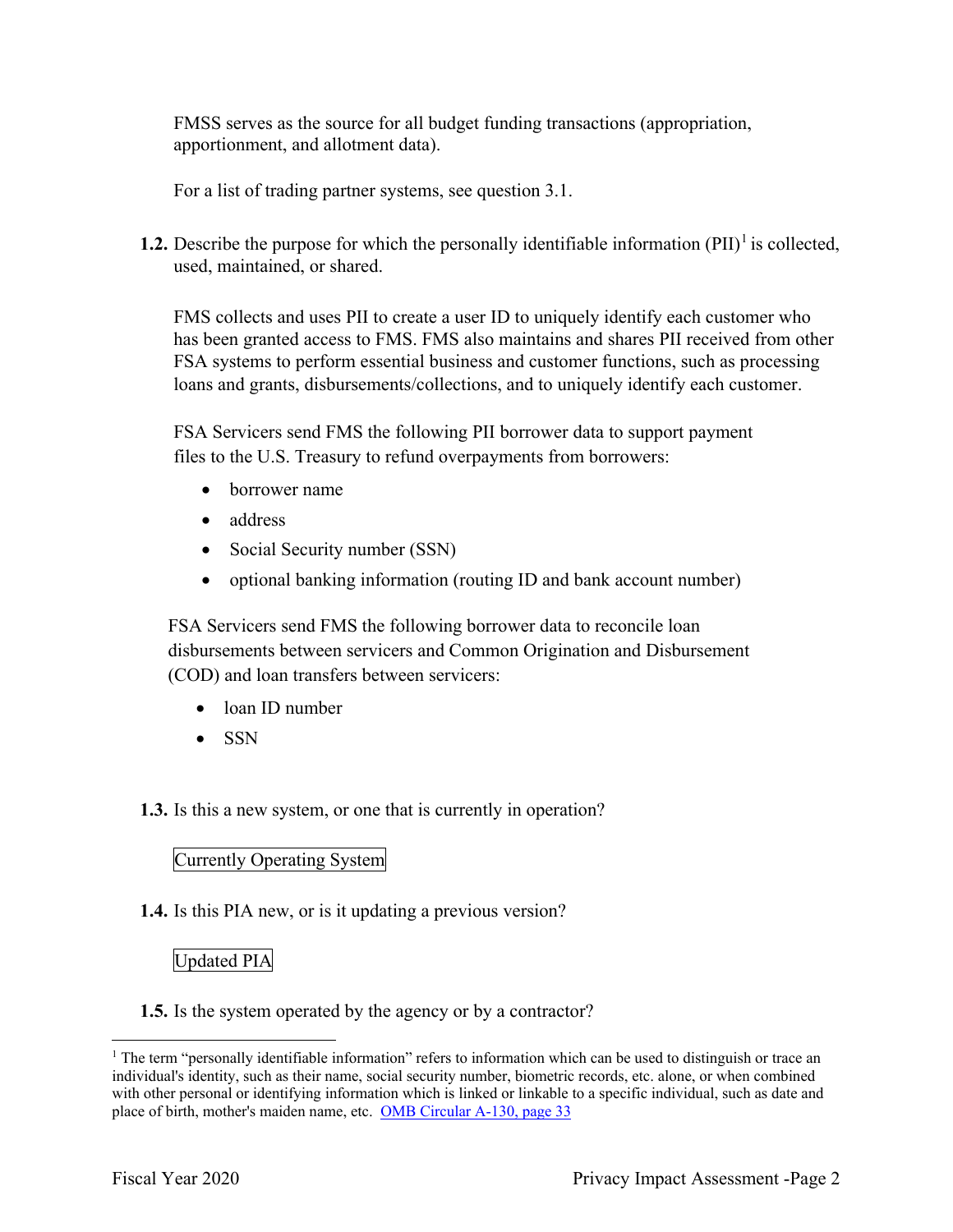#### Agency

**1.5.1.** If the system is operated by a contractor, does the contract or other acquisitionrelated documents include privacy requirements?

 $\overline{M}$  N/A

Click here to select.

### *If you are unsure of your legal authority, please contact your program attorney.*  **2. Legal Authorities and Other Requirements**

 **2.1.** What specific legal authorities and/or agreements permit and regulate the collection and use of data by the system? Please include name and citation of the authority.

 FMS maintains records and discloses records to both the U.S. Department of the Treasury and to loan holders, under the following authorities:

 A. 20 U.S.C. 1070 et seq. Title IV of the Higher Education Opportunity Act (HEOA) (Public Law 110-315) enacted on August 14, 2008, which reauthorizes the Higher Education Act of 1965, as amended (HEA).

 B. Ensuring Continued Access to Student Loans Act (ECASLA) of 2008 (Public Law 110-227) and 31 U.S.C. 7701 and Executive Order 9397 (November 22, 1943), as amended by Executive Order 13478 (November 18, 2008).

#### **SORN**

 **2.2.** Is the information in this system retrieved by an individual's name or personal identifier such as a Social Security Number or other identification?

Yes

**2.2.1.** If the above answer is **YES,** this system will need to be covered by Privacy Act System of Records Notice(s)  $(SORN(s))$ .<sup>2</sup> Please provide the SORN name, number, Federal Register citation and link, or indicate that a SORN is in progress.  $\Box N/A$ 

 $2$  A System of Records Notice (SORN) is a formal notice to the public that identifies the purpose for which PII is collected, from whom and what type of PII is collected, how the PII is shared externally (routine uses), and how to access and correct any PII maintained by ED. <https://connected.ed.gov/om/Documents/SORN-Process.pdf>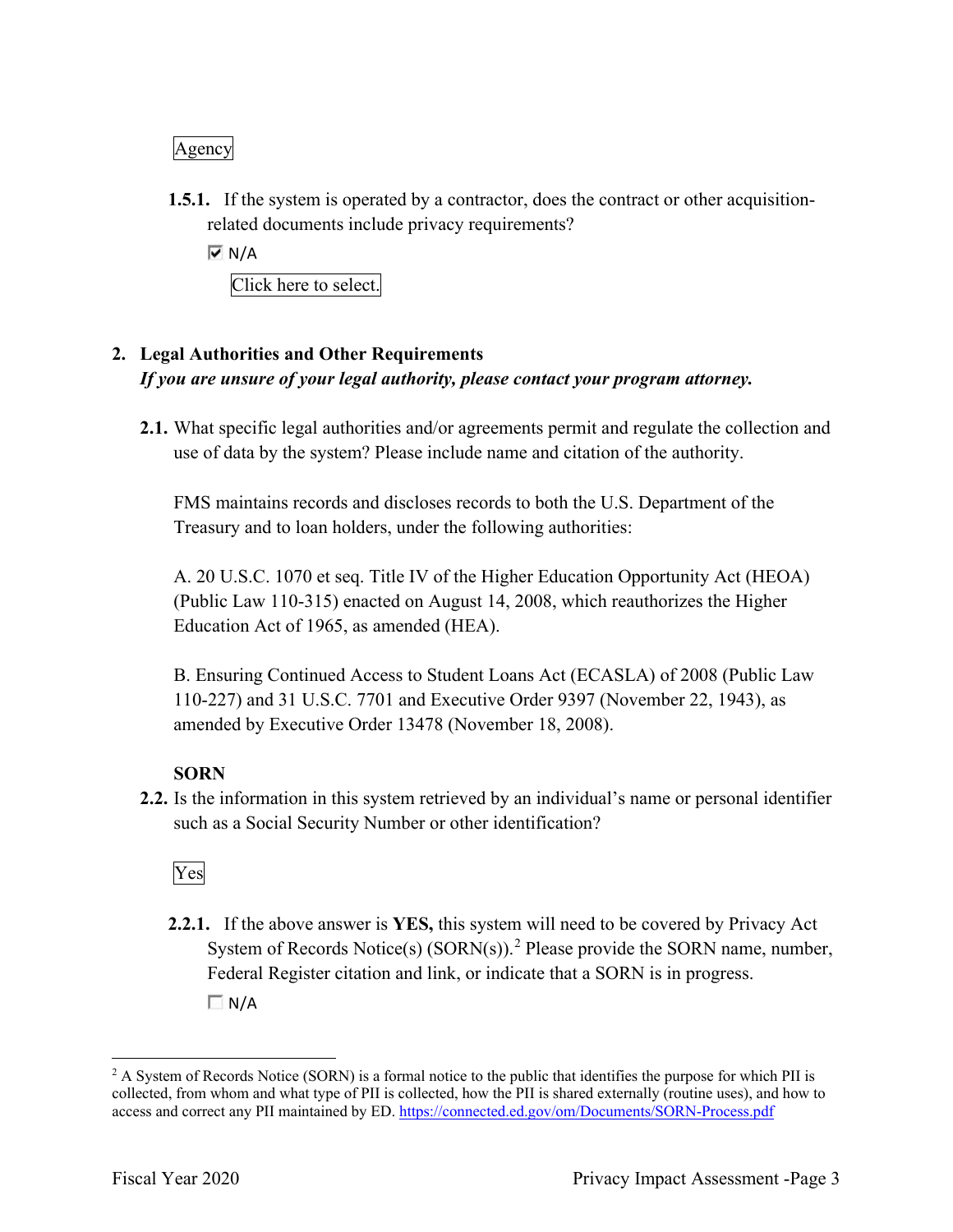Financial Management System (FMS) (18-11-17), as published in the Federal Register on January 2, 2008 at 73 FR 177.

An updated FMS SORN is in progress.

 **2.2.2.** If the above answer is **NO**, explain why a SORN was not necessary. For example, the information is not retrieved by an identifier, the information is not Department, etc. maintained in a system of records, or the information is not maintained by the

 $\overline{M}$  N/A

Click here to enter text.

#### **Records Management**

 **an email to [RMHelp@ed.gov](mailto:RMHelp@ed.gov) If you do not know your records schedule, please consult with your records liaison or send** 

**2.3.** What is the records retention schedule approved by National Archives and Records Administration (NARA) for the records contained in this system? Please provide all relevant NARA schedule numbers and disposition instructions.

FMS is covered by the following NARA records schedules:

 The retention is: Cut off annually when entity ceases participation in Title IV programs. Destroy/delete 15 years after cut off. ED 069 Financial Management System, Item a, which is pending approval from NARA.

ED 086 Information Systems Supporting Materials, Items a, b, and d; which follows General Records Schedule (GRS) 20 items 2, 10, and 11.

 timelines in the records disposition schedule? **2.4.** Is the PII contained in this system disposed of appropriately, and in accordance with the

Yes

#### **3. Characterization and Use of Information**

#### **Collection**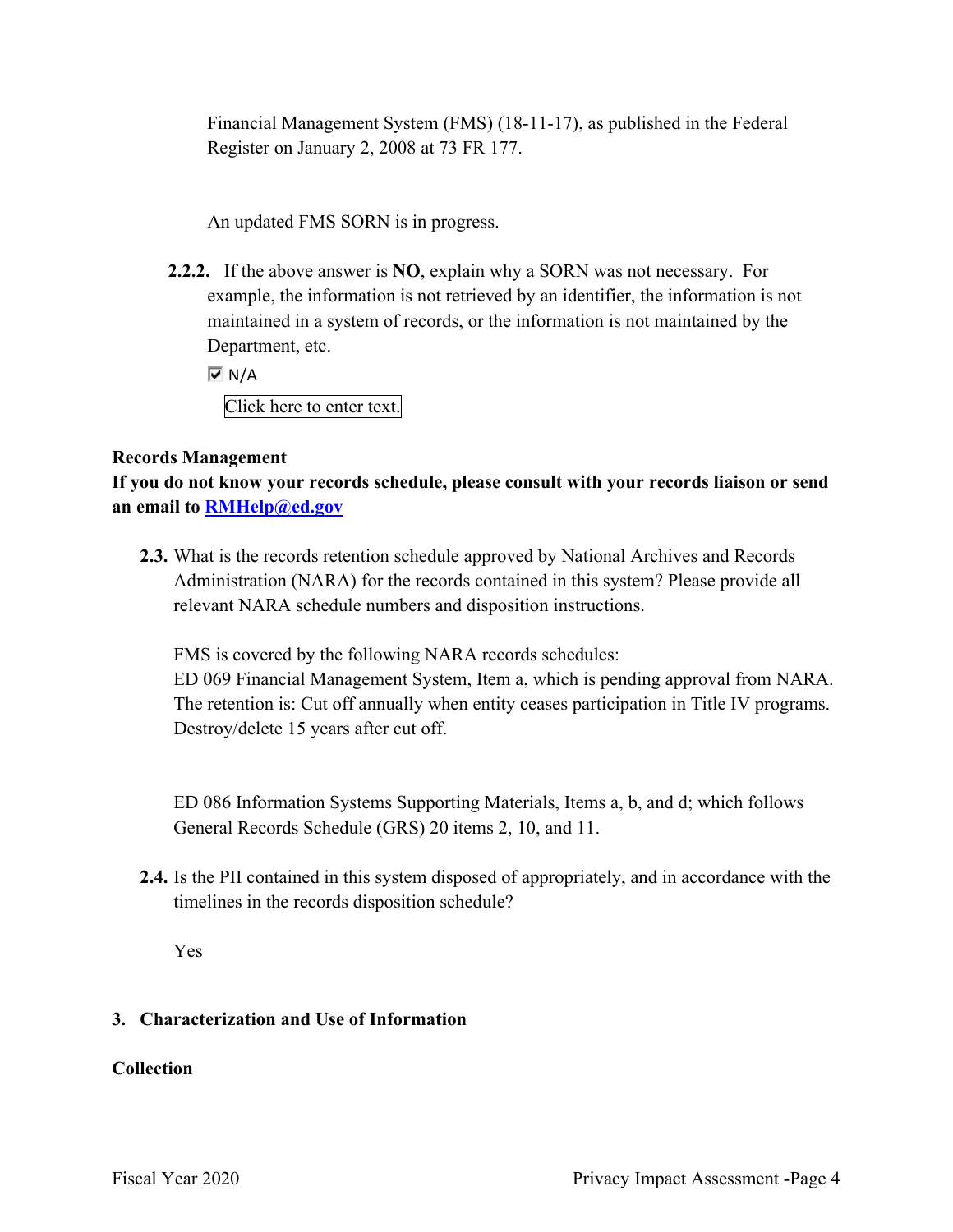- **3.1.** List the specific PII elements (e.g., name, email, address, phone number, date of birth, Social Security, etc.) that the system collects, uses, disseminates, or maintains.
	- elements FMS collects is as follows in order to provide access to the Only the name and email address are stored within the FMS system. A. FMS collects contact information from users (Federal employees and contractors) to create access credentials. The complete list of data system: full name, job title, work location, email address, work phone number, supervisor's full name, job title, telephone number, email address, signature, and status of user's FSA Personnel Security Clearance (clearance level and clearance type). This information is used to generate a user ID to grant a requestor access to the system.
	- B. FMS collects from FSA servicers the following borrower data to purpose is to refund overpayments from borrowers: a. borrower name support payments to the U.S. Department of the Treasury. The
		-
		- b. address
		- c. SSN
		- d. optional banking information (routing ID and bank account numbers)
	- C. FMS collects from FSA servicers the following borrower data elements in order to reconcile loan disbursements between servicers and COD and loan transfers between servicers
		- a. loan ID<br>b. SSN
		-

 **3.2.** Does the system collect only the minimum amount required to achieve the purpose stated in Question 1.2?

stated in Question 1.2?<br>Yes – Data collection practices are listed below: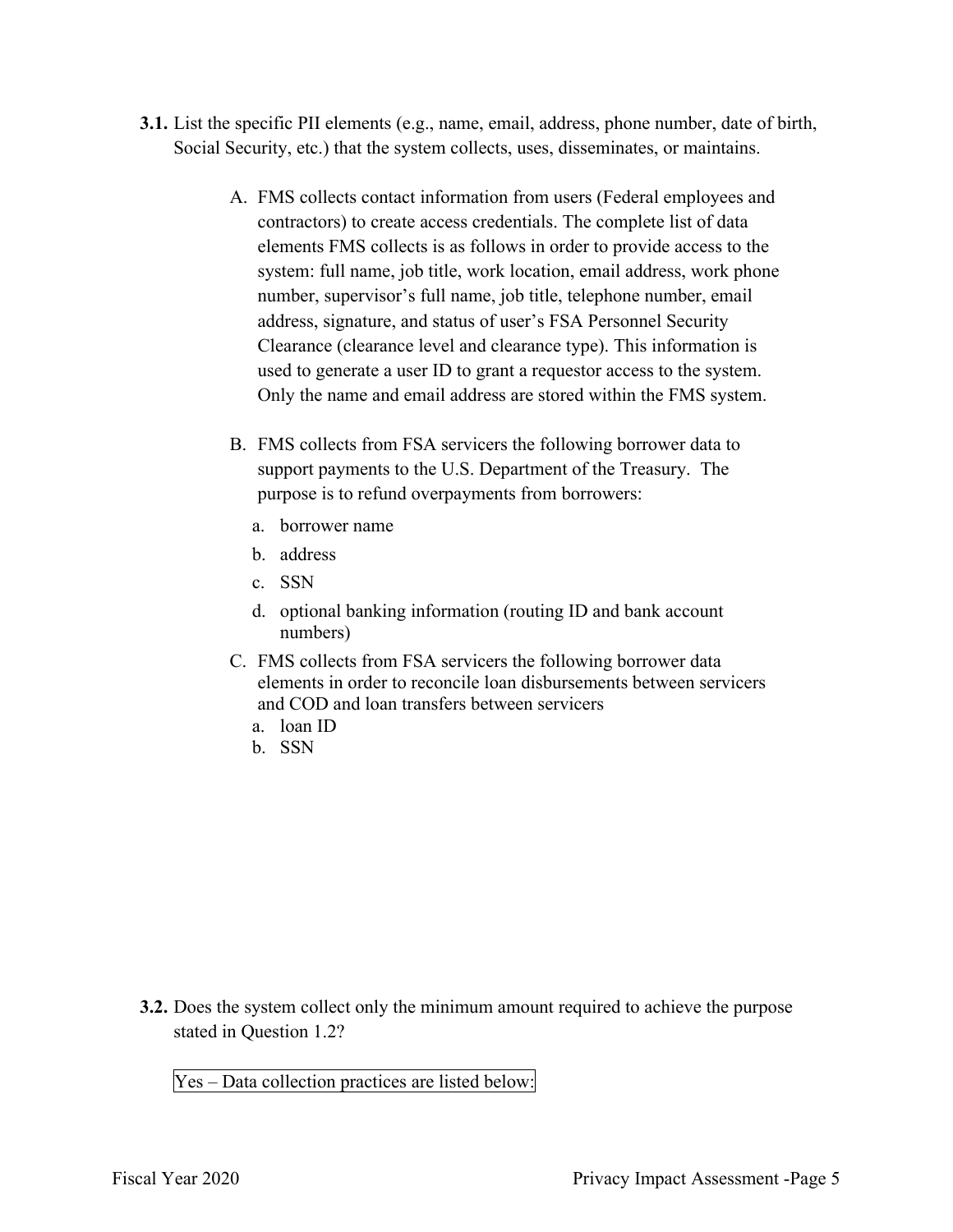- User Provisioning Data elements collected are required to complete user provisioning in a High-Value-Asset (HVA) system and comply to best practices in determining clearance and level of access.
- • Borrower Refund payment-Data collected to support borrower refund payments is required by the U.S. Treasury Bureau of Fiscal Service and the Internal Revenue Service.
- Loan Booking reconciliations- Data collected are the minimum data point to reconcile individual loan booking between servicers and COD permitting control within this financial activity.
- **3.3.** What are the sources of PII collected (e.g., individual, school, another agency, commercial sources, etc.)?

 systems. The list below provides a collection of systems with which FMS exchanges PII FMS collects data directly from FMS users for account creation. However, FMS also stores PII it receives from other FSA contractor-managed systems and trading partner data:

- A. Common Origination and Disbursement (COD) System,
- B. Debt Management and Collection System (DMCS),
- C. Department's Education Central Automated Processing System (OCIO-EDCAPS),

 which includes the Grants Management System (G5) and Financial Management support System (FMSS),

- F. Student Aid Internet Gateway (SAIG) mailboxes,
- G. Title IV Additional Servicers (TIVAS), and Not for Profits
- **3.4.** How is the PII collected from the stated sources listed in Question 3.3 (e.g., paper form, web page, database, etc.)?

 Helpdesk. The forms are scanned for review and processing. FMS User Provisioning – Users submit User Request Access forms by email to the FMS

The list below provides description on how FMS exchanges PII data between system:

- A. Common Origination and Disbursement (COD) System
	- a. RECON PROCESS- Reported through the Work-In-Process, Transfer-in, Transfer-out reporting by database flat-file exchange (VIA SAIG).
- B. Debt Management and Collection System (DMCS)
	- a. RECON PROCESS Reported through the Work-In-Process, Transfer-in, Transfer-out reporting by database flat-file exchange (VIA SAIG).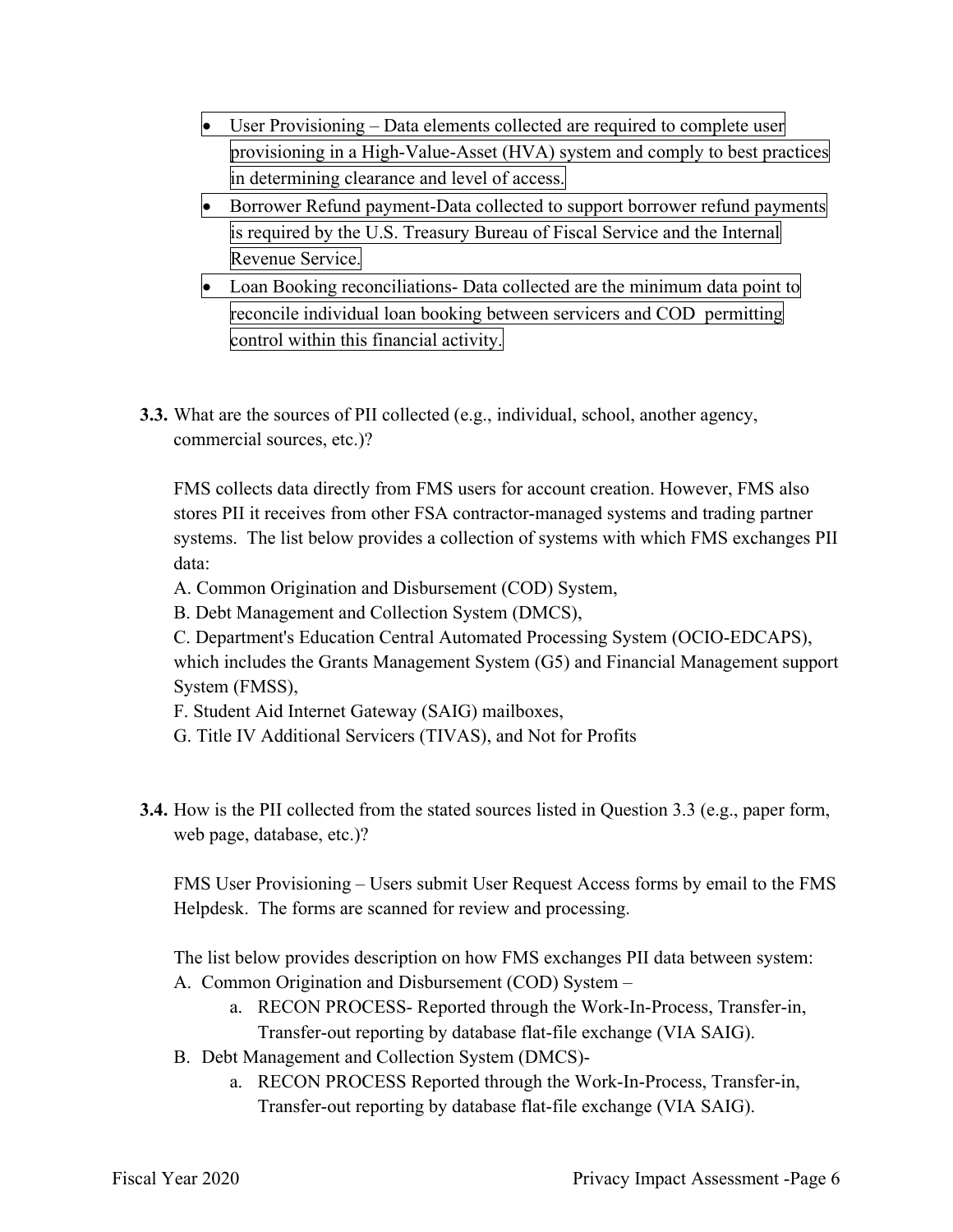- b. BORROWER REFUND- Sent by interface file (FMS REFUND) via SAIG
- C. Title IV Additional Servicers (TIVAS), and Not for Profits
	- a. RECON PROCESS Reported through the Work-In-Process, Transfer-in, Transfer-out reporting by database flat-file exchange (VIA SAIG).
	- b. BORROWER REFUND- Sent by interface file (FMS REFUND) via SAIG
- support System (FMSS), Collected Refund payment files through Secure File D. Department's Education Central Automated Processing System (OCIO-EDCAPS), which includes the Grants Management System (G5) and Financial Management Transfer protocol (SFTP) to move to U.S. Treasury (OFO holds Treasury Warrant).
- E. Student Aid Internet Gateway (SAIG) mailboxes,- Is an encrypted transfer medium.

 **3.5.** How is the PII validated or confirmed to ensure the integrity of the information collected?<sup>3</sup> Is there a frequency at which there are continuous checks to ensure the PII remains valid and accurate?

 Information collected from individuals to gain access to the FMS system is validated and supervisors. This process is performed daily for each FMS User Access Form confirmed to ensure its integrity by the Information Systems Security Officer (ISSO) and reviewed by the FMS Helpdesk Operations staff as part of the Quality Analysis (QA) process. This validation includes a review of all data elements, accurate acknowledgement of Security Awareness training, acknowledgement of internal and external rules of behavior and a validated proper signature of the individual and their submitted.

 Input validation is performed by each system that feeds data into FMS to validate/confirm the integrity of their PII. In addition, FMS validates fields for proper systems listed in question 3.3 for information about how data is validated in FSA partner systems. data field type, nomenclatures and size. Please refer to the PIAs for the other Department

systems.<br><sup>3</sup> Examples include restricted form filling, account verification, editing and validating information as it's collected, and communication with the individual whose information it is.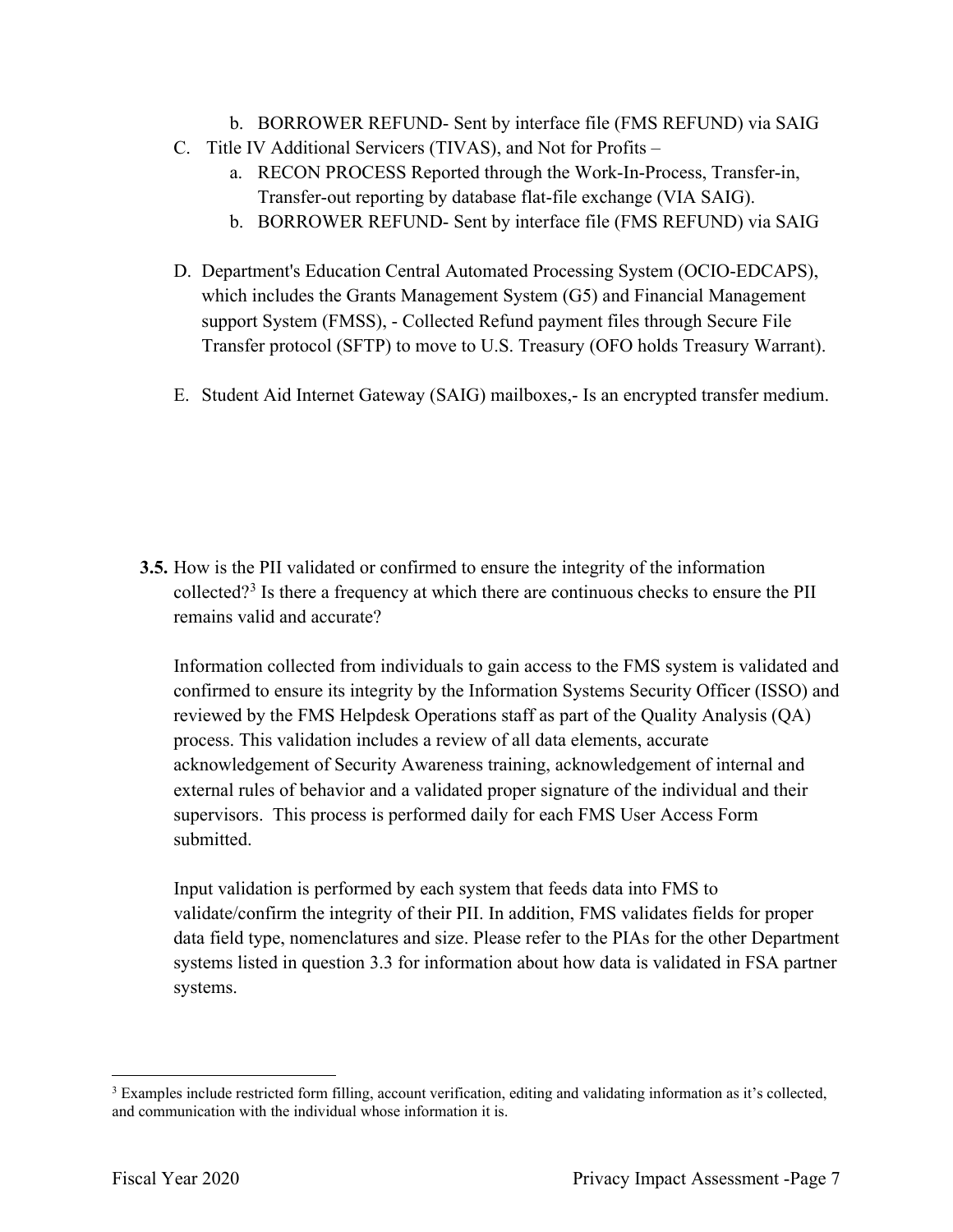#### **Use**

**3.6.** Describe how the PII is used to achieve the purpose stated in Question 1.2 above.

 the Title IV, Health Education Act (HEA) programs; (2) to report information for the purpose of processing refunds to borrowers or loan holders (lenders and guaranty agencies) for overpayments and discharges of Title IV, HEA, FSA; (3) to receive loan other identifiers) to the Department's EDCAPS system for validation and subsequent payment by the U.S. Department of the Treasury to the borrower; and (4) to receive The information contained in this system is maintained (1) to determine student/borrower eligibility for refunds of loan overpayments or loan discharges received by the Department's Office of FSA from individual borrowers participating in refund information and to send refund transaction data files (the borrower's name and financial records from Title IV servicers and Ensuring Continued Access to Student Loans Act (ECASLA) custodians that contain SSNs of the borrowers used specifically for the accounting of loans.

 **3.7.** Is the system using PII for testing/researching new applications or information systems prior to deployment or for training employees?<br>Ves

 **3.7.1.** If the above answer is **YES,** what controls are in place to minimize the risk and protect the data?

 $\Box N/A$ 

 1) Restricted access to the data, 2) Data stored on memory devices are sanitized, 3) Secure File Transfer Protocol (SFTP) is used for file transfers. Data are encrypted both at rest and in transit.

 See the response to question 7.4 for an additional description of security and privacy controls that apply to the data in the system.

#### **Social Security Numbers**

*It is the Department's Policy that, in order to collect Social Security Numbers, the System Owner must state the collection is: 1) authorized by law, 2) necessary for an agency purpose, and 3) there is no reasonable alternative.* 

 **3.8.** Does the system collect Social Security Numbers? Note that if the system maintains Social Security Numbers but does not explicitly collect them, answer 3.8.1 to address the purpose for maintaining them.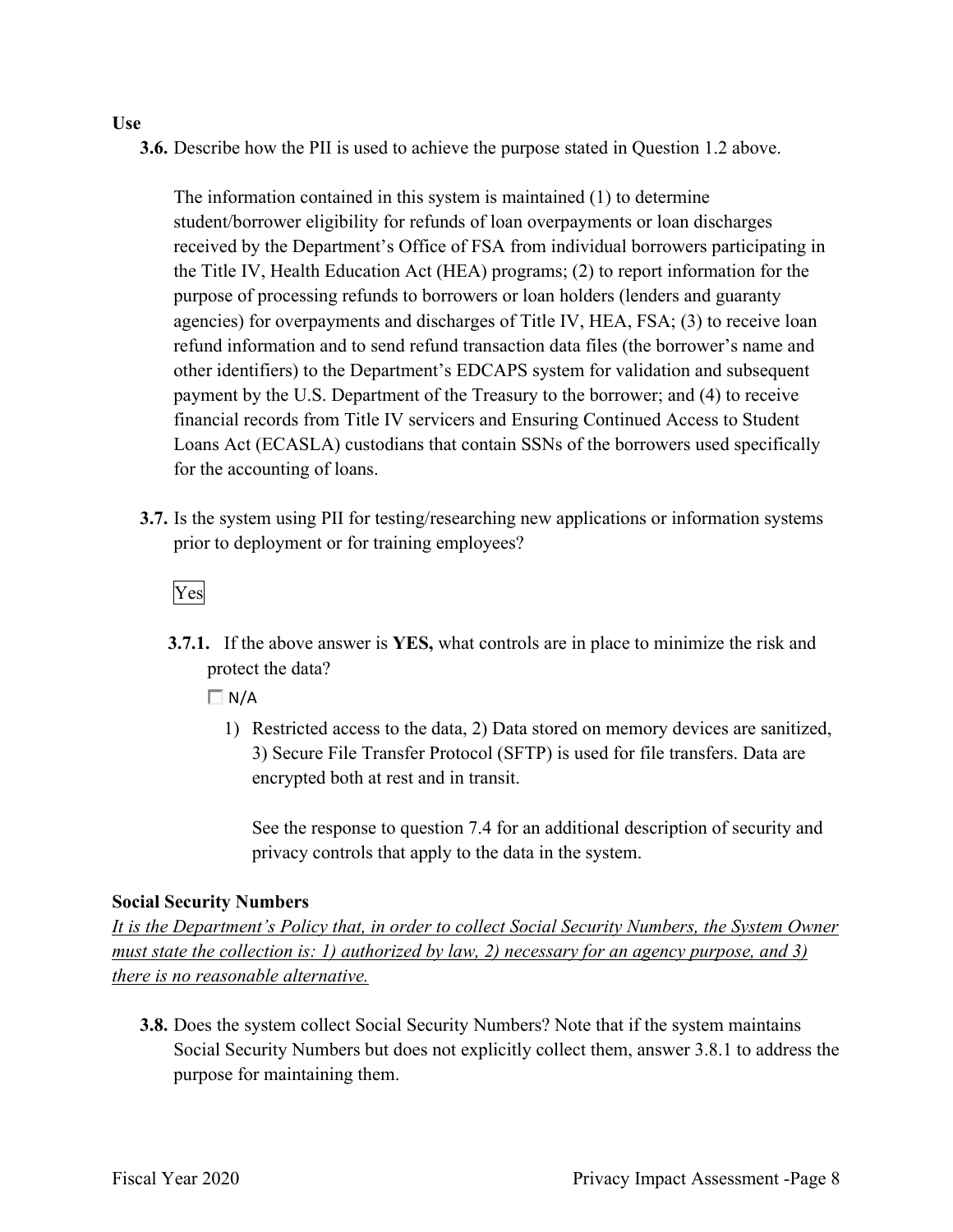**3.8.1.** If the above answer is **YES**, explain the purpose for its collection, and how the SSN will be used.

N/A

 FMS does not collect any SSNs directly from users but stores PII data as it is organizations that support Title IV programs. This PII data from other systems may received from other FSA systems and trading partner systems, as well as include SSNs.

FSA Servicers send FMS the following PII borrower data to support payment files to U.S. Treasury to refund overpayments from borrowers:

- borrower name
- address
- SSN
- optional banking information (routing ID and bank account number)

FSA Servicers send FMS the following borrower data reconcile loan disbursements between servicers and COD and loan transfers between servicers:

- loan ID and **SSN**
- **3.8.2.** Specify any alternatives considered in the collection of SSNs and why the alternatives were not selected.

 $\overline{M}$  N/A

 SSN is required by the U.S. Department of the Treasury for issuing borrower payments. No alternatives exist.

#### **4. Notice**

 its collection (e.g., direct notice, such as a Privacy Act Statement (if applicable) or **4.1.** How does the system provide individuals with notice about the collection of PII prior to public notice, such as a SORN, PIA,)? If notice is not provided, explain why not.

 There is a Privacy Act Statement on the FMS User Access Request Package that all requesters must read and sign to acknowledge.

Yes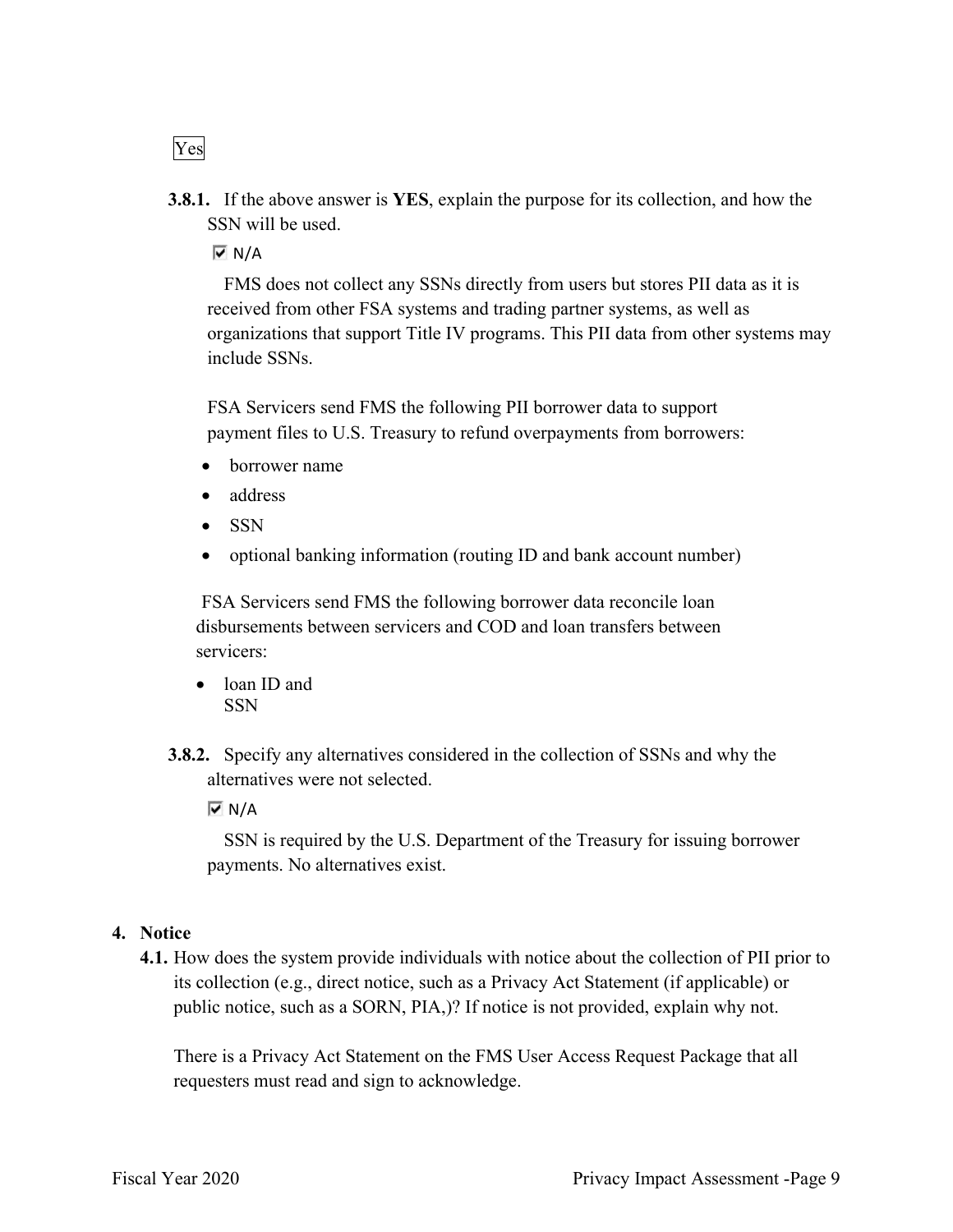The systems that store PII on FMS provide notice to the public at point of collection. See the PIAs for those systems listed in 3.3 for additional information.

**4.2.** Provide the text of the notice or the link to the webpage where the notice is posted if notice is provided other than by SORN or PIA.

 $\Box N/A$ 

The notice can be found on FSA/FMS Security Forms at <https://fsapartners.ed.gov/knowledge-center/topics/financial-partners>

 **4.3.** What opportunities are available for individuals to consent to uses (including new uses of previously collected PII), decline to provide PII, or opt out of the project?

The information collected directly by individuals is strictly voluntary, giving individuals the option to decline or opt out.

 For the information maintained in FMS but collected by other systems, please refer to the corresponding PIAs and SORNs for each respective system.

**4.4.** Is the notice referenced in Question 4.1 reviewed and revised when there are changes in the practice, policy, or activities that affect the PII and privacy to ensure that individuals are aware of and can consent to, where feasible, these changes?

Yes

#### **5. Information Sharing and Disclosures**

#### **Internal**

 **5.1.** Will PII be shared internally with other ED principal offices? If the answer is **NO**, please skip to Question 5.4.

Yes

#### **5.2.** What PII will be shared and with whom?

 $\Box$  N/A

- F. Common Origination and Disbursement (COD) System **SSN, Loan ID** 
	- a. RECON PROCESS- Reported through the Work-In-Process, Transfer-in, Transfer-out reporting by database flat-file exchange (VIA SAIG).
- G. Debt Management and Collection System (DMCS)- **SSN, Loan ID, Borrower Name, Borrower Address, Banking Info (optional)**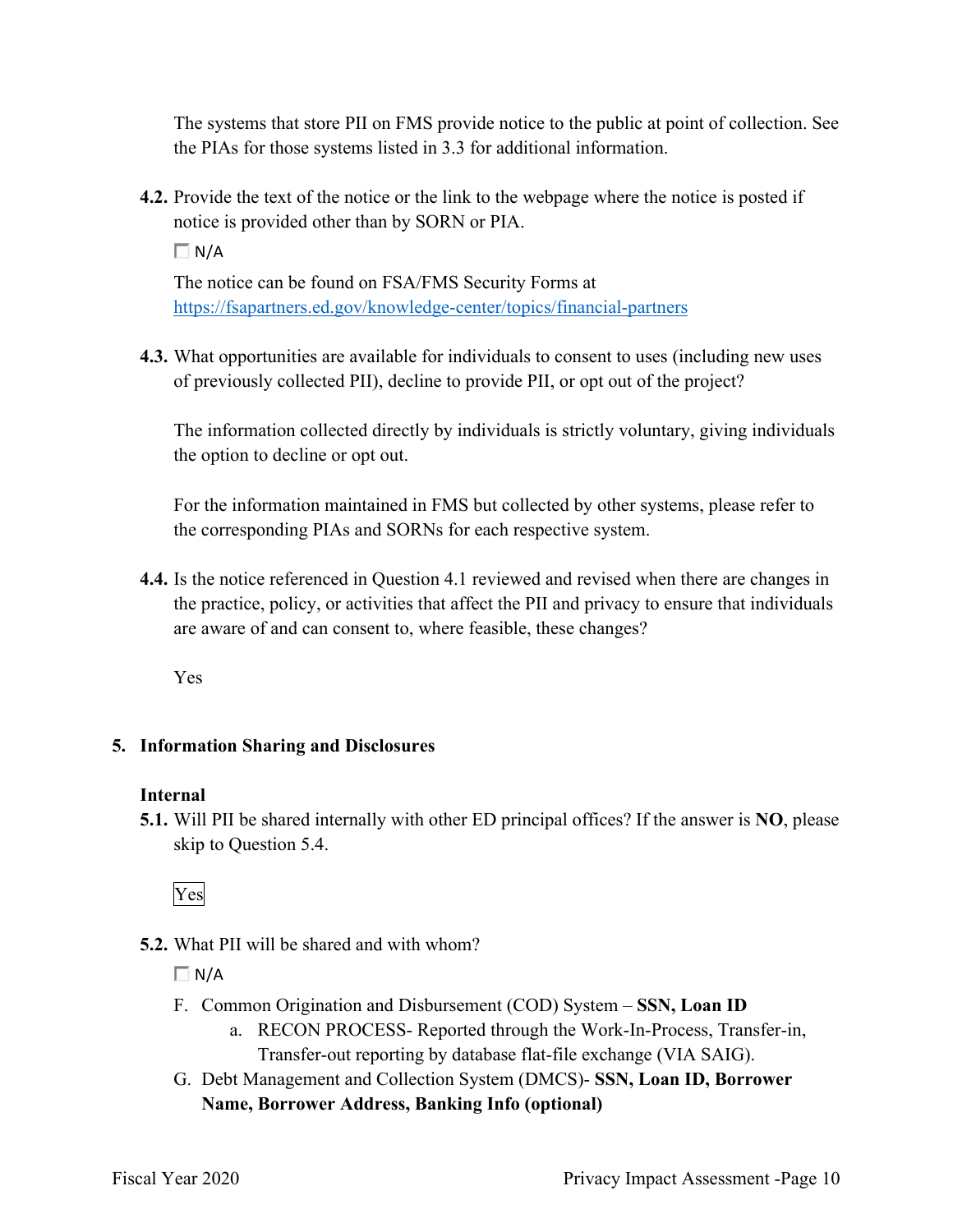- a. RECON PROCESS Reported through the Work-In-Process, Transfer-in, Transfer-out reporting by database flat-file exchange (VIA SAIG).
- b. BORROWER REFUND- Sent by interface file (FMS REFUND) via SAIG
- H. Title IV Additional Servicers (TIVAS), and Not for Profits **SSN, Loan ID,** 
	- **Borrower Name, Borrower Address, Banking Info (optional)** 
		- a. RECON PROCESS Reported through the Work-In-Process, Transfer-in, Transfer-out reporting by database flat-file exchange (VIA SAIG).
		- b. BORROWER REFUND- Sent by interface file (FMS REFUND) via SAIG
- support System (FMSS) **SSN, Borrower Name, Borrower Address, Banking**  I. Department's Education Central Automated Processing System (OCIO-EDCAPS), which includes the Grants Management System (G5) and Financial Management **Info (optional)** 
	- a. Collected Refund payment files through Secure File Transfer protocol (SFTP) to move to U.S. Treasury (OFO holds Treasury Warrant).
- **5.3.** What is the purpose for sharing the specified PII with the specified internal organizations?

 $\Box$  N/A

FMS is sharing the specified PII with DMCS, TIVOS, and NFPs to facilitate refunds on borrower overpayments.

FMS is sharing PII with COD and Servicers/DMCS to perform financial reconciliations as a control on loan disbursement and bookings.

 transmittal to the U.S. Department of the Treasury. In addition, shares PII data with FMSS for validation and subsequent payment

#### **External**

 **5.4.** Will the PII contained in the system be shared with external entities (e.g. another agency, school district, the public, etc.)? If the answer is **NO**, please skip to Question 6.1.

Yes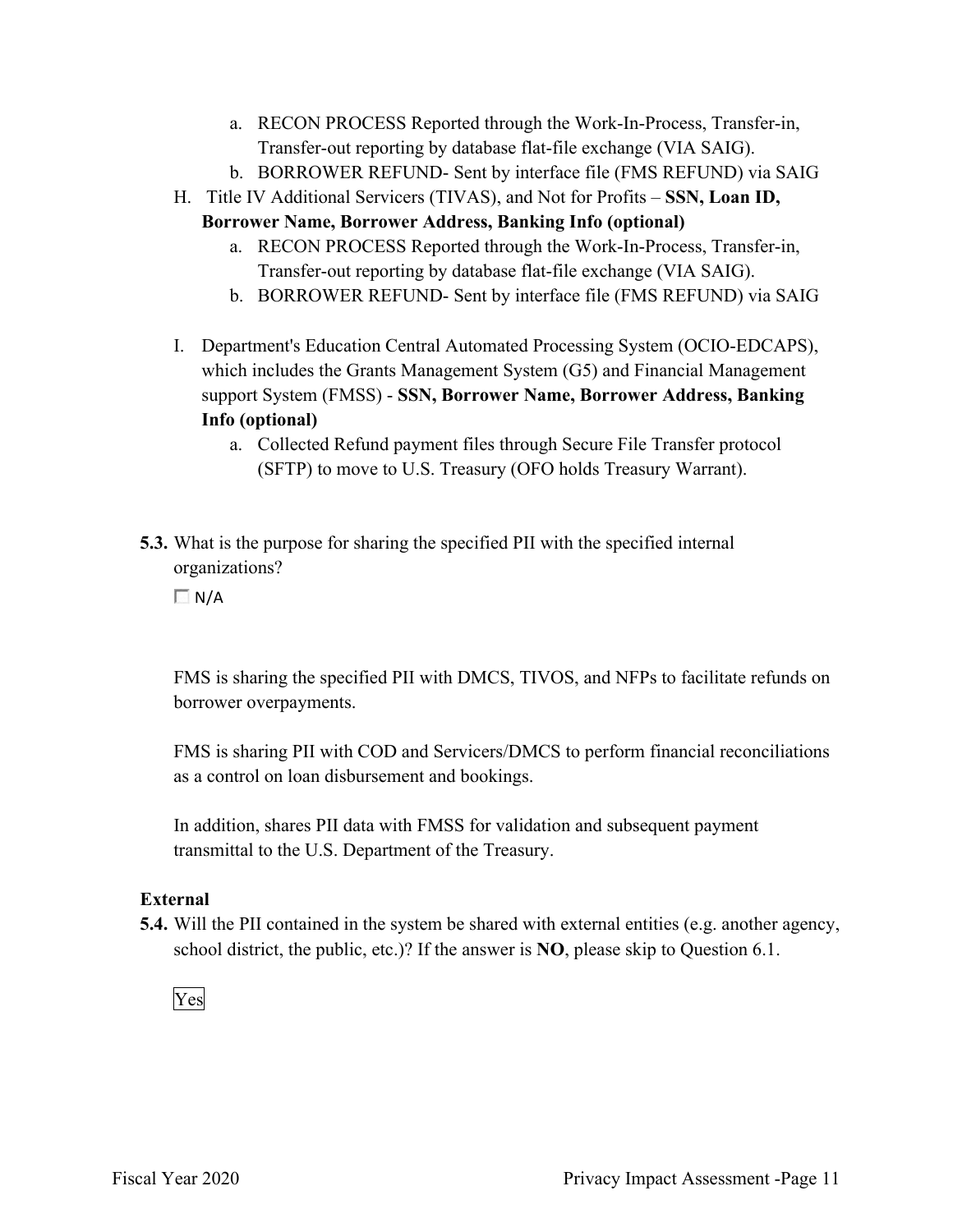- **5.5.** What PII will be shared and with whom? List programmatic disclosures only. 4  **Note: If you are sharing Social Security Numbers externally, please specify to whom and for what purpose**.
	- $\Box$  N/A

FMS exchanges PII between Title IV loan servicers, NFPs, DMCS and COD to reconcile loan balances (internal) with the U.S. Department of the Treasury via EDCAPS to process borrower refunds (external).

 that may arise about the refund payments, the FSA disclose information from this system FMS exchanges PII between Title IV loan servicers, NFPs, DMCS and FMSS To issue refund loan overpayments back to the borrower or loan holder and to answer questions to the Department of the Treasury via Treasury's Electronic Certification System (eCS).

The only external party FMS exchanges is the U.S. Treasury Bureau of Fiscal Service via an SFTP transfer to FMSS. Note: Treasury Warrant for payments are not held by FSA

**5.6.** What is the purpose for sharing the PII with the specified external entities?

 $\Box$  N/A

 FMS shares this information to conform to the standard U.S. Department of the Treasury check/Electronic Fund Transfer (EFT) layout (Standard Form 1166 format) requirements for refund payment processing. The U.S. Department of the Treasury may use the refund information in pursuing offsets against obligations owed to the Federal Government.

- **5.7.** Is the sharing with the external entities authorized?
	- $\Box N/A$ Yes
- **5.8.** Is the system able to provide and retain an account of any disclosures made and make it available upon request?

 $\Box$  N/A Yes

<sup>&</sup>lt;sup>4</sup> If this information is covered by Privacy Act System of Records Notice (SORN) please list only relevant programmatic disclosures listed under the Routine Uses section.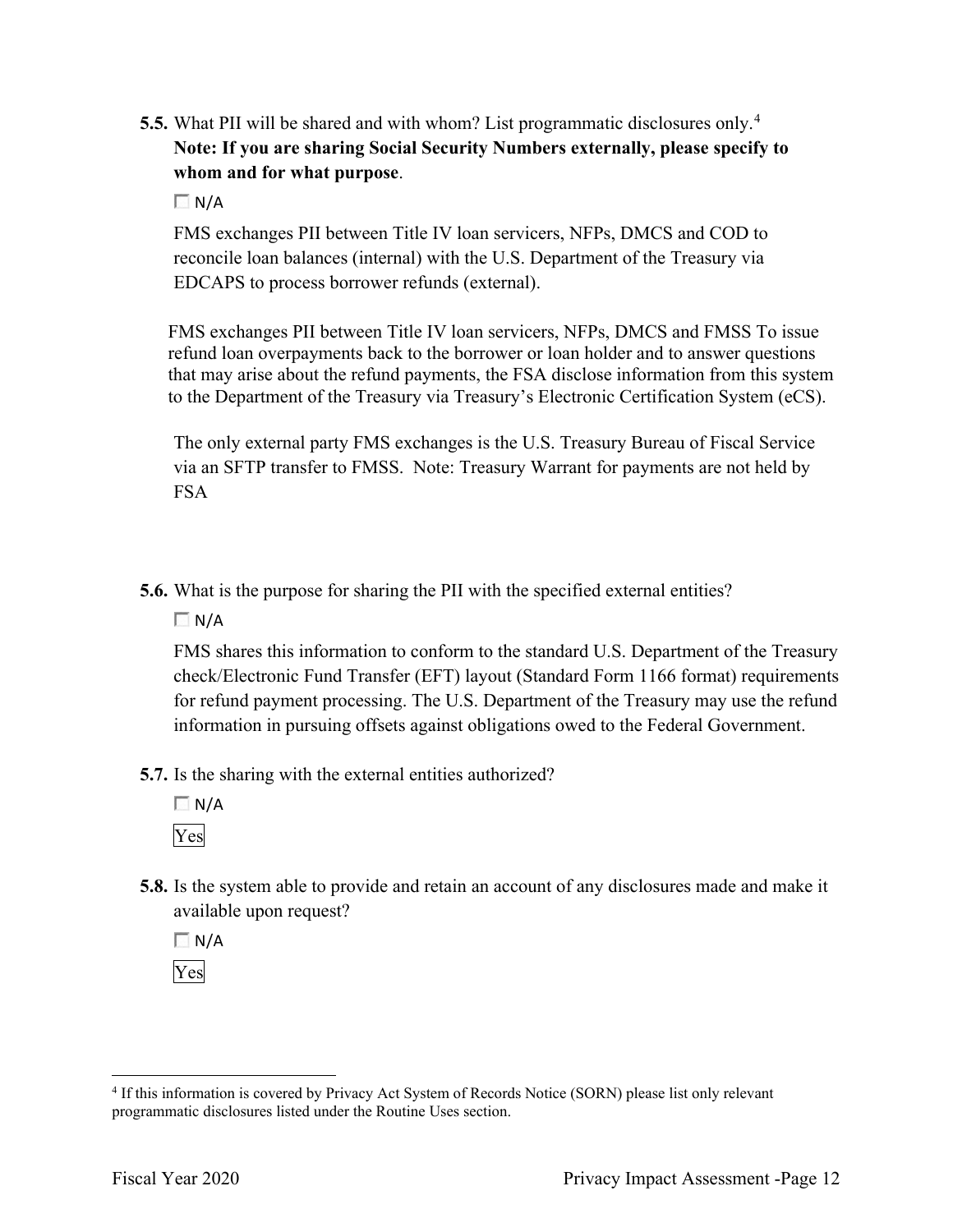**5.9.** How is the PII shared with the external entity (e.g., email, computer match, encrypted line, etc.)?

 $\Box$  N/A

 External FMS users access the system utilizing Oracle Access Manager (OAM) to provide user authentication, adding the ability for a two-factor authentication service using the user's FMS password and registered token. Refer to question 1.2 for data use.

**5.10.** Is the sharing pursuant to a Computer Matching Agreement (CMA), Memorandum of Understanding (MOU), or other type of approved sharing agreement with another agency?

 $\Box$  N/A No

**5.11.** Does the project place limitation on re-disclosure?

 $\Box$  N/A Yes

#### **6. Redress**

**6.1.** What are the procedures that allow individuals to access their own information?

 of records, they must provide the FMS system manager with their name, date of birth, and SSN. Requests for access to a record must meet the requirements of  $34$  CFR 5b.5, Per the SORN listed in question 2.2.1, if someone wants access to a record in this system including proof of identity.

 **6.2.** What procedures are in place to allow the subject individual to correct inaccurate or erroneous information?

Procedures for allowing individuals to correct inaccurate or erroneous information are explained in the system of records notice listed in question 2.2.

 Per the SORN listed in question 2.2.1, if someone wishes to contest the content of an FMS record, they must contact the system manager. Requests to correct or amend a record must meet the requirements of the regulations in 34 CFR 5b.7, including proof of identity, specification of the particular record that someone is seeking to have changed, and the written justification for making such a change.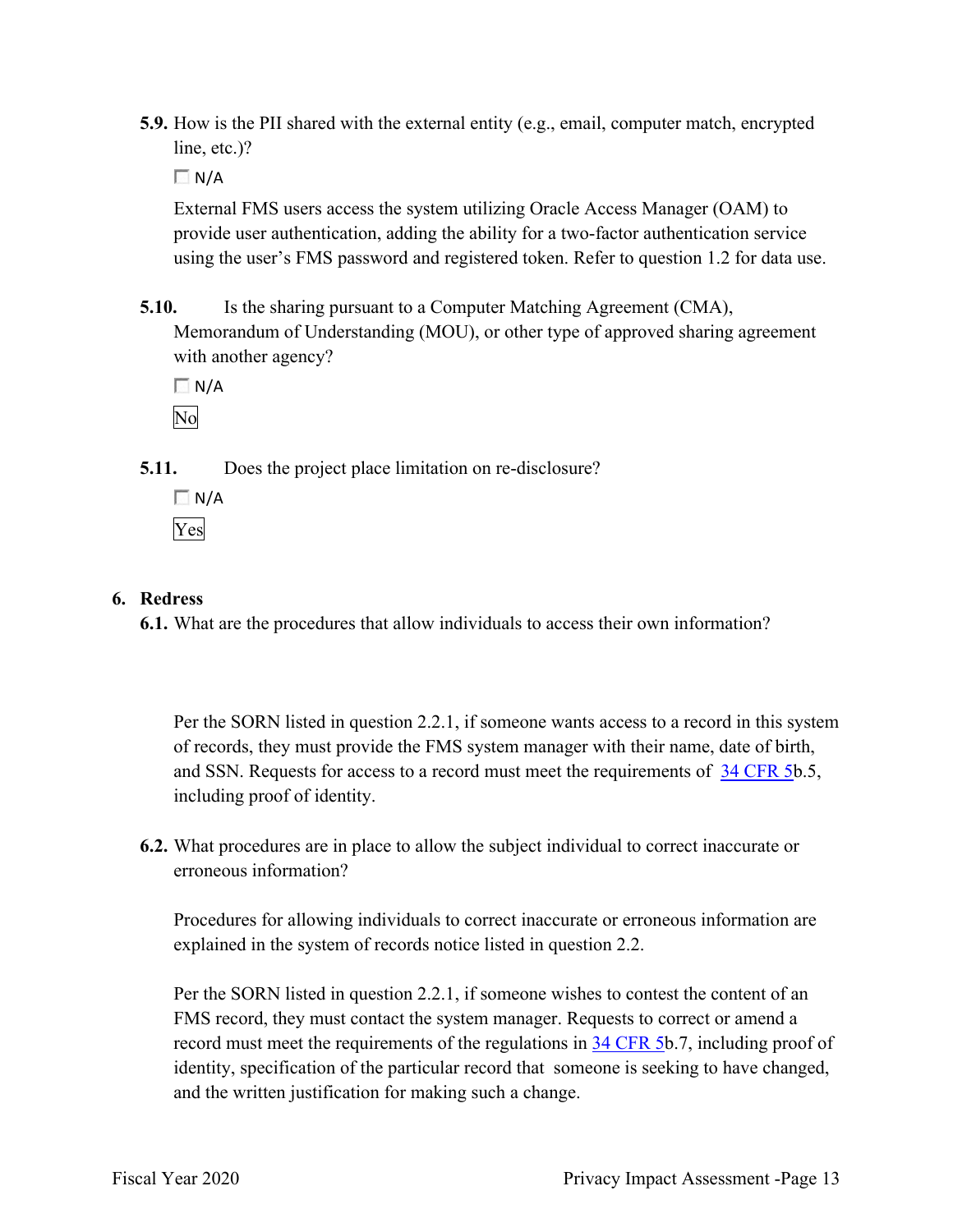**6.3.** How does the project notify individuals about the procedures for correcting their information?

The system of records notice listed in question 2.2.1 and this PIA explains the procedures for correcting customer information.

#### *7.* **Safeguards**

#### *If you are unsure which safeguards will apply, please consult with your ISSO.*

 **7.1.** Does the principal office work with their CSO/ISSO to build privacy & security into the system and build privacy extensions to the extent feasible?

Yes

**7.2.** Is an Authority to Operate (ATO) required?



 **7.3.** Under NIST FIPS Pub. 199, what is the security categorization of the system: **Low, Moderate, or High?** 

 $\Box N/A$ Moderate

 **7.4.** What administrative, technical, and physical safeguards are in place to protect the information?

In accordance with the Federal Information Security Management Act of 2002 (FISMA), as amended by the Federal Information Security Modernization Act of 2014, every FSA system must receive a signed authorization to operate (ATO) from a designated FSA official. The ATO process includes a rigorous assessment of security controls, a plan of actions and milestones to remediate any identified deficiencies, and a continuous monitoring program. FMS received its ATO on 05/09/2018.

 FISMA controls implemented comprise a combination of management, operational, and technical controls, and include the following control families: access control, awareness and training, audit and accountability, security assessment and authorization, configuration management, contingency planning, identification and authentication, incident response, maintenance, media protection, physical and environmental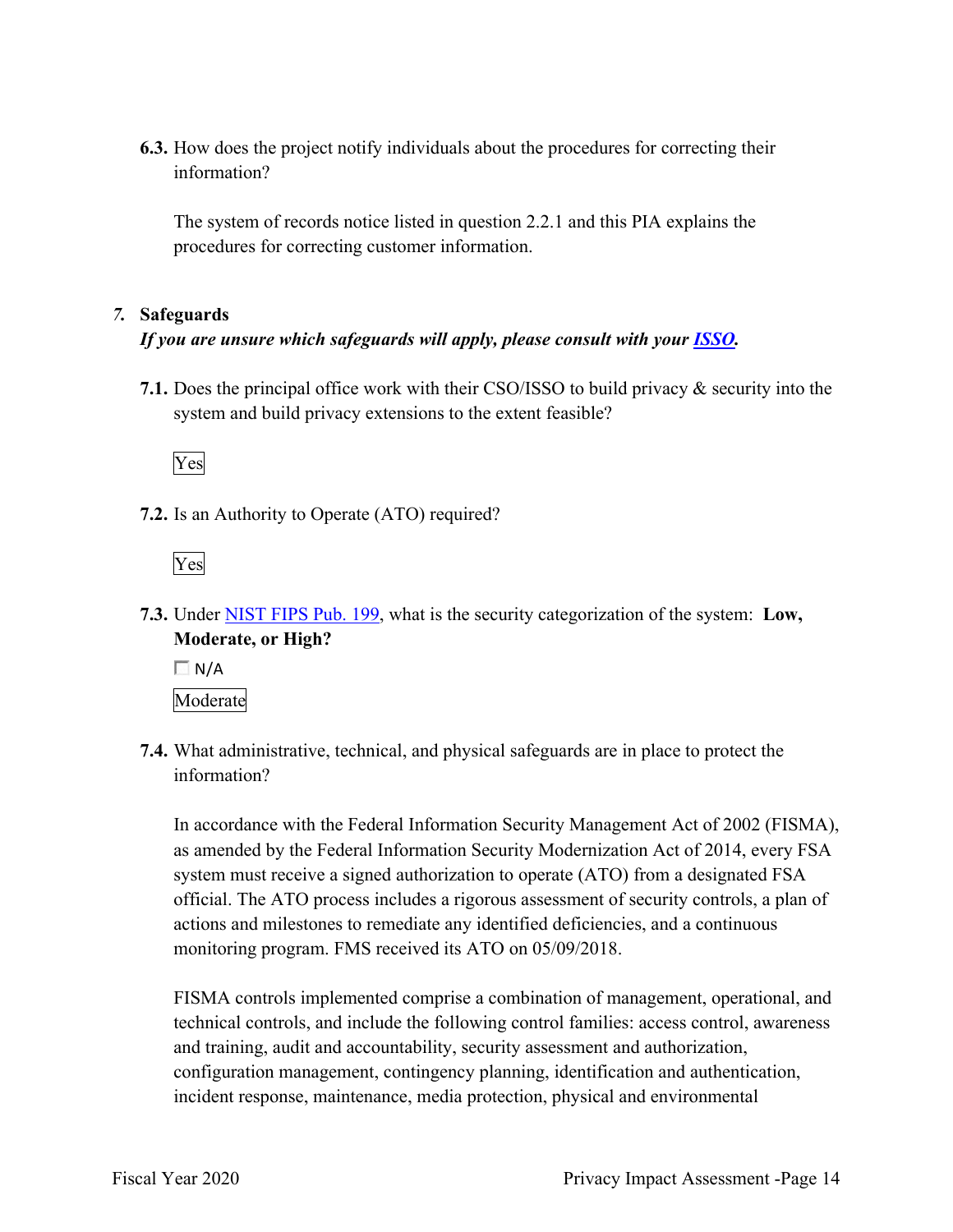protection, planning, personnel security, privacy, risk assessment, system and services acquisition, system and communications protection, system and information integrity, and program management.

. FMS Uses the FMS Oracle EBS suite Oracle User Management, Its Core security includes Oracle's Function and Data Security models, as well as Role Based Access Control.

 Function Security is the base layer of access control in Oracle E-Business Suite. It restricts user access to individual menus and menu options within the system, but does not restrict access to the data contained within those menus.

Data Security is the next layer of access control. Building on Function Security, Data Security provides access control within Oracle E-Business Suite on the data a user can access, and the actions a user can perform on that data. Oracle E-Business Suite restricts access to individual data that is displayed on the screen once the user has selected a menu or menu option.

 to Oracle E-Business Suite is determined by the roles granted to the user. Access control (NIST), which defines a role as "a job function within the context of an organization with user assigned to the role." Role based access control (RBAC) is the next layer and builds upon Data Security and Function Security. With RBAC, access control is defined through roles, and user access in Oracle E-Business Suite closely follows the RBAC ANSI standard (ANSI INCITS 359-2004) originally proposed by the US National Institute of Standards & Technology some associated semantics regarding the authority and responsibility conferred on the

 Additional examples of specific controls include multifactor authentication, encryption are provided a copy of the Rules of Behavior and are required to complete the annual of data at rest and in transit, firewalls, event monitoring systems, penetration testing, system audits, user recertification, and threat management. Finally, all privileged users Cybersecurity and Privacy Awareness training.

 of such use is 1 out of 4 releases in a fiscal year. When PII is used for testing approval from the FMS ISSO is required. Except for payee name only masked PII is used for testing when required. The frequency

The PII data is masked in all non-production environments so that it is protected from access by staff who do not have the appropriate access roles. This is done during the process of cloning the data set and the masking schema is verified during the 'functional validation'. Functional validation includes review of PII data tables and review of the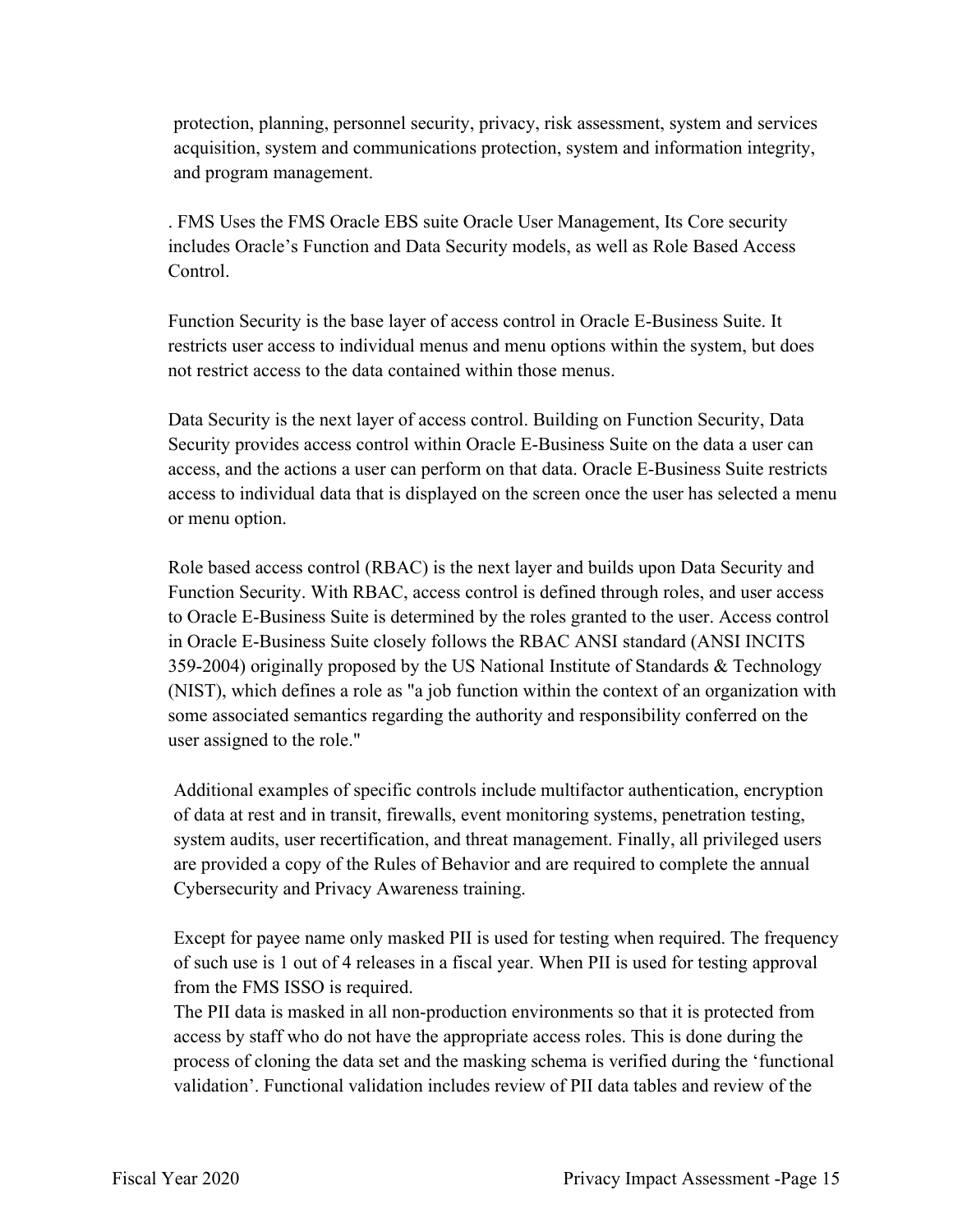updated fields set during the clone to defaulted values. The environment is released for internal testing after 'functional validation'.

 **7.5.** Is the information in the system appropriately secured in accordance with the IT security requirements and procedures as required by Federal law and policy?

Yes

**7.6.** Has a risk assessment been conducted where appropriate security controls to protect against that risk have been identified and implemented?

Yes

 ensure the security controls continue to work properly at safeguarding the PII. **7.7.** Please describe any monitoring, testing or evaluation conducted on a regular basis to

 FMS is enrolled in the FSA's Ongoing Security Authorization (OSA) program. Under the OSA program, the FMS security controls are continually assessed on a quarterly annual penetration testing, and pre- and post-maintenance release activities. basis per the OSA security control test schedule. Some of the activities that are being conducted are scans to monitor, test, or evaluate central processing unit (CPU) patching,

#### **8. Auditing and Accountability**

 **8.1.** How does the system owner assess and ensure that the PII is used in accordance with stated practices in this PIA?

 confirming the privacy risks are properly assessed, ensuring Privacy Act records are policies, the Privacy Act and the published SORN, ensuring appropriate security and privacy controls are implemented to restrict access, and to properly manage and The system owner ensures the information is used in accordance with stated practices by maintained in accordance with the provisions of the Federal Records Act, Departmental safeguard PII maintained within the system.

 Additionally, the system owner regularly reviews signed agreements that govern data The system owner participates in major security and privacy risk briefings, meets regularly with the ISSO, and participates in FSA's Lifecycle Management Methodology, which addresses security and privacy risks throughout the system's lifecycle. use between organizations, such as system of records notices and trading partner agreements.